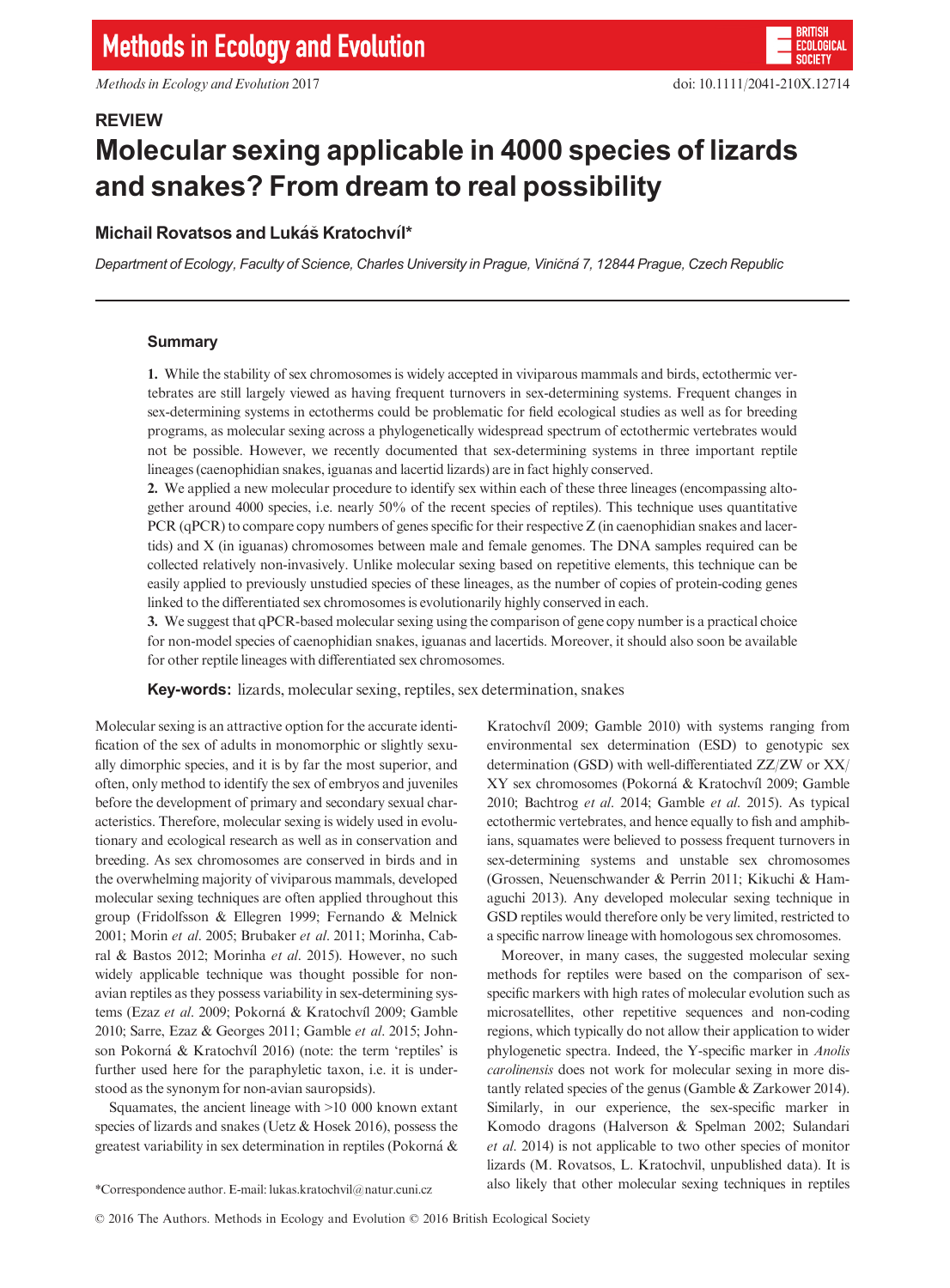based on microsatellite markers, such as the X-specific marker in the skinks Tiliqua rugosa (Cooper, Bull & Gardner 1997) and Egernia cunninghami (Stow et al. 2001), the uncharacterized Y-specific marker in the skink Bassiana duperreyi (Quinn et al. 2009) and the uncharacterized, probably non-coding Wspecific marker in the bearded dragon (*Pogona vitticeps*; Quinn et al. 2010), would have equally narrow applicability. The same may be true for the anonymous sex-specific markers recently identified by digest RAD-sequencing for various species of geckos (Gamble et al. 2015). Furthermore, geckos are an old, highly radiated group possessing extraordinarily numerous transitions among sex-determining systems, which by itself precludes finding a general molecular sexing technique (Pokorná et al. 2014; Gamble et al. 2015).

Other molecular sexing techniques in reptiles are not based on the detection of the presence/absence of a sex-linked marker by PCR or the detection of a sex-specific allele, but on the comparison of the number of repetitive sequences linked to sex chromosomes measurable by quantitative PCR (qPCR). For example, females in the thick-tailed gecko (Underwoodisaurus milii) possess large accumulations of telomeric-like repeats on the W chromosome. Using qPCR, we estimated that their genome includes c. 50% more telomeric-like repeats than the male (Pokorná et al. 2014), a difference large enough to be used for molecular sexing. Sizeable accumulations of telomeric-like sequences were also found on the W chromosomes in other lizards (e.g. in the sand lizard, Lacerta agilis) and snakes (e.g. in the dragon snake, Xenodermus javanicus) (Matsubara et al. 2015; Rovatsos, Johnson Pokorná & Kratochvíl 2015), and so the comparison of telomeric-like repeats should be likely usable for molecular sexing in these species as well. Similarly, Literman, Badenhorst & Valenzuela (2014) demonstrated the applicability of molecular sexing in the spiny softshell turtle (Apalone spinifera) using qPCR comparison of the number of rDNA genes, as these are accumulated much more on the W chromosome. Nevertheless, repetitive elements on the degenerated Y and W sex chromosomes likely represent one of the most evolutionary dynamic parts of the genome (Rovatsos et al. 2011, 2015a; Altmanová et al. 2016; Johnson Pokorná et al. 2016; Matsubara et al. 2016), and therefore it is expected that molecular sexing methods based on such markers would provide reliable results only in a narrow phylogenetic range.

Recently, on the basis of molecular evidence, we documented that the gene content of sex chromosomes in certain squamate lineages is highly conserved and therefore Z- or Xlinked genes would be suitable markers for a widely applicable technique of molecular sexing. We observed that all tested lineages of lacertid lizards (the lineage currently including >320 species) share homologous differentiated ZZ/ZW sex chromosomes for about 70 MYA (Rovatsos, Vukić & Kratochvíl 2016; Rovatsos et al. 2016). The age estimations presented here represent the reconstructed dates of the basal splitting of each lineage with confirmed homologous sex chromosomes and thus represent the minimal estimated age of these sex chromosomes; the time estimations are largely taken from the TimeTree data base (Hedges et al. 2015). Homologous and highly differentiated ZZ/ZW sex chromosomes can be traced back to the common ancestor of advanced snakes (Caenophidia) living ca. 60 MYA (Hsiang et al. 2015) and it can be seen that members of all families of this widely radiated clade (>3000 living species) still share these sex chromosomes (Rovatsos et al. 2015b). Similarly, XX/XY sex chromosomes are conserved across the majority of the iguanas with around 900 species (Rovatsos et al. 2014a, b), including the highly radiated genus Anolis (Gamble & Zarkower 2014; Rovatsos et al. 2014a) as well as within the Madagascan family Opluridae (Altmanová et al. 2016). These differentiated sex chromosomes were already present in the common ancestor of iguanas living ca. 123 MYA (Rovatsos et al. 2014b). For comparison, there are about 10 000 current species of birds and their sex chromosomes can be dated back to about 70 MYA (Mank & Ellegren 2007) and about 5500 species of viviparous mammals with the age of sex chromosomes going back to at least 166 MYA (Veyrunes et al. 2008).

Our proposed widely applicable molecular sexing methodology uses qPCR to compare copy numbers in genes specific to Z and X chromosomes, that is, genes missing on the degenerated parts of the W and Y chromosomes, respectively, between male and female genomes. In genes hemizygous in heterogametic sex, qPCR can be reliably used to determine the number of gene copies present in genomic DNA, that is, we can expect twice as many copies in XX or ZZ individuals than in XY and ZW individuals relative to an autosomal control gene. For qPCR, primers should be designed to amplify 150–200 bp fragments of exons of the control autosomal, ideally single copy gene and X- or Z-specific genes. The primers should be tested by PCR to prevent amplification of secondary products, etc. For iguanas, lacertids and caenophidian snakes, we have already found several reliable primers applicable to a wide array of species (Table S1, Supporting Information). For our molecular sexing approach, it is necessary to have DNA samples from one male and one female individual of the same species, in addition to the tested samples of unknown sex, obtained using standard DNA isolation and quality control. Furthermore, for accurate sex identification, we suggest using qPCR to amplify a minimum of five distinct primer pairs: two for the normalization gene, one for the autosomal gene (control) and two for sex-linked loci (please see Table S2 for lacertids, Table S3 for advanced snakes, Table S4 for iguanas).

The qPCR was carried out in a LightCycler II 480 thermal cycler (Roche Diagnostics GmbH, Mannheim, Germany), running all samples in triplicate in a  $15 \mu L$  reaction volume containing 2 ng of genomic DNA,  $0.3 \mu L$  of each of the forward and reverse primers (stock solution 10 pmol/ $\mu$ L) and 7!5 lL SYBR Premix Ex Taq II (Takara Bio, Shiga, Japan) using the same cycling conditions: 95 °C for 3 min, followed by 44 amplification cycles of 95 °C for 15 s, 56 °C for 30 s, 72 °C for 30 s, ending with a melting curve analysis to monitor for potential non-specific products. The melting curve test includes an initial denaturation at 94 °C for 15 s and subsequent fluorescent measurements every 0.1  $\degree$ C from 65  $\degree$ C to 95 °C. Quantification cycle values (crossing point–Cp) were calculated with LIGHTCYCLER 480 software (version 1.5.0), using the second-derivative maximum algorithm.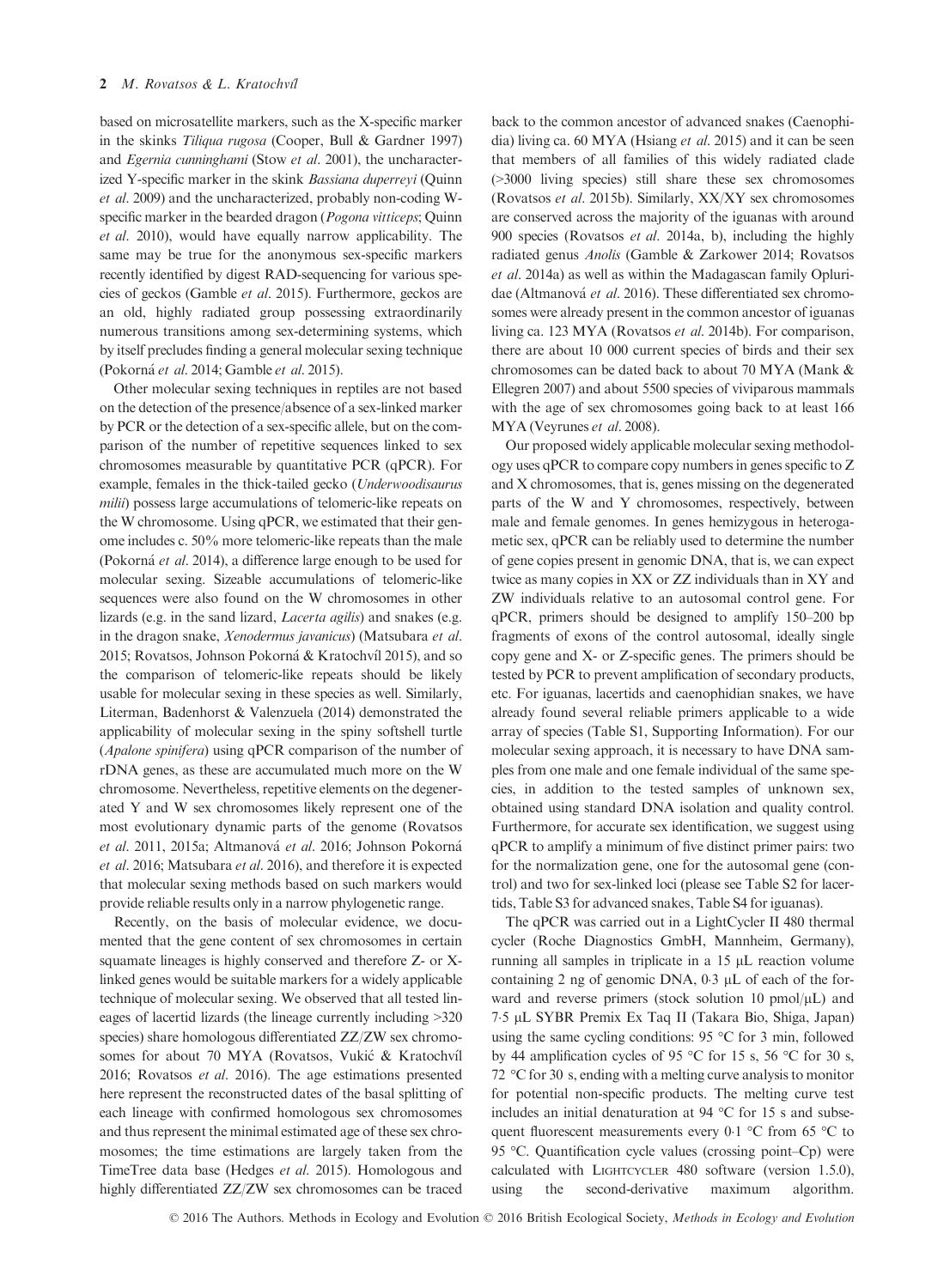Subsequently, the gene dosage of each target gene is determined from the crossing point values and normalized to the dose of the autosomal reference gene with stable gene copy numbers from the same DNA sample. The single copy gene eef1a1 (eukaryotic translation elongation factor 1 alpha 1) is usually used; however, in the case of a mutation in the primer binding sites or instability in its copy number in unstudied species, any autosomal gene with stable copy numbers could be used for normalization. The target-to-reference gene dosage ratio (R) is calculated by the equation:  $R = E_{\text{eeflal}}^{\text{Cp}\text{eeflal}}/E_{\text{gen}}$  $e^{Cp}$  gene using default amplification efficiencies (E) of 2. Ideally, the amplification efficiency  $(E)$  of each primer pair should be calculated in each species based on the standard curve analysis performed with genomic DNA dilution series; however, in our experience, the expected value of  $E = 2$  (e.g. Cawthon 2002) is usually suitable for detecting sexual differences in gene copy numbers (Rovatsos et al. 2014a). Finally, the relative gene dosage ratio (r) between males and females of each species for each target gene was obtained by dividing the gene dosage in a male by the gene dosage in a female of the same species, as  $r = R_{\text{male}}/R_{\text{female}}$ . The relative gene dosage ratios between sexes  $(r)$  should be 0.5 for X-specific (e.g. in iguanas), 2.0 for Zspecific (e.g. in lacertids and caenophidian snakes) and 1.0 for (pseudo-)autosomal genes. The sex of unidentified individuals of the same species can be determined using the same procedure calculating the ratio between an individual with unknown sex and using the male and the female from the pair as a standard (Fig. 1).

The large conservation of sex chromosomes in caenophidian snakes, iguanas and lacertid lizards would imply that within each of these groups, the technique of molecular sexing should be applicable in about 4000 species of squamate reptiles, that is, nearly half of the total species richness (Uetz & Hosek 2016). As sex chromosomes in these three lineages are nonhomologous, that is, they evolved from different putatively autosomal ancestral chromosomes (Pokorná & Kratochvíl 2009; Johnson Pokorná & Kratochvíl 2016), different genes should be applied for molecular sexing in each. Within each of these lineages, the procedure works very well; it was successfully applied in 78 squamate species, including 18 lacertids, 28 species of caenophidian snakes (covering all families) and 32 iguanas (from seven families) (Table S1).

One of the advantages of this technique is that it is also easily applicable to previously unstudied species of these lineages using the same standard protocol and primers. Based on our experience, the primers listed in Tables S2–S4 are highly conserved across phylogeny. Moreover, as this technique provides information about differences in the gene copy numbers between males and females, rather direct evidence for sex-specific genome differences among the sexes of the studied species is also obtained. In addition, the technique was found to work on both fresh and preserved samples, and on DNA samples of different condition (fresh, frozen, preserved in ethanol in museum collections) and origin (blood, muscle, tip of tail, saliva collected by cotton swabs), providing that the isolated DNA is of adequate quality and quantity (concentration more than 20 ng/ $\mu$ L, measured in



Fig. 1. Schematic depiction of the pipeline for molecular sexing by qPCR.

NanoDrop; Thermo Fisher Scientific – NanoDrop Products, Wilmington, DE, USA ).

At the same time, we would like to stress that molecular sexing using qPCR has inherited limitations and disadvantages. For example, it cannot be used for lineages with poorly differentiated sex chromosomes. Another disadvantage is that when used as a routine technique for sexing in a species, it is more costly in comparison to PCR-based techniques. However, it should be taken into account that the initial material and laboratory time costs are much lower, as it is not usually necessary to laboriously optimize the procedure for each new species in a lineage. When applied to a new species, it should be tested in a pair or pairs of reliably sexed animals, as is the case for all other molecular sexing techniques. It is also possible that the primers might not work in all cases, especially in species phylogenetically distantly related to the species used for primer design. This limitation can be overcome by selecting other primer pairs from our list (Tables S2–S4), or by designing new ones for other genes present in the Z- or X-specific regions.

© 2016 The Authors. Methods in Ecology and Evolution © 2016 British Ecological Society, Methods in Ecology and Evolution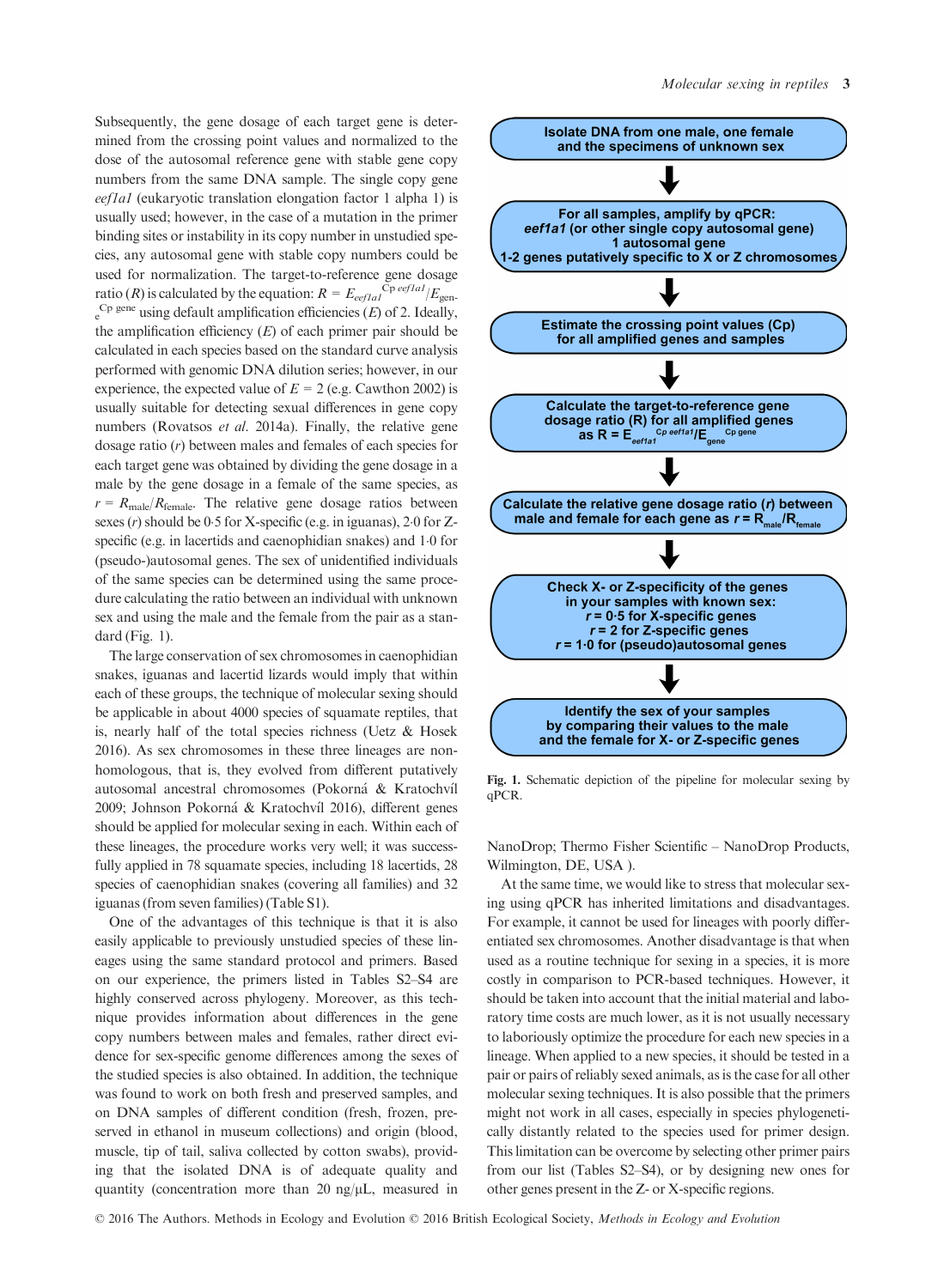### 4 M. Rovatsos & L. Kratochvíl

The Z- and X-specificity of genes within a lineage with differentiated sex chromosomes seems to be very evolutionary stable (Rovatsos et al. 2014a, b, 2015b, 2016; Rovatsos, Vukić & Kratochvíl 2016), definitely much more than noncoding sex-specific alleles or repetitive sequences. Nevertheless, on a wide phylogenetic scale, some exceptions to the pattern can be expected. We identified several such cases in a few genes, which likely reflect translocation of the Z-specific gene to a (pseudo)autosomal position, or less differentiated sex chromosomes with larger pseudoautosomal regions in 'basal' lineages (Rovatsos et al. 2015b, 2016). We also found that all tested genes which are X-specific in other iguanas are (pseudo) autosomal in basilisks, although all recent phylogenies agree that basilisks are an inner iguana group (Rovatsos et al. 2014b). This situation might reflect a rare case of loss/turnover of already highly differentiated sex chromosomes, as was recently demonstrated in the Madagascan geckos of the genus Paroedura (Koubová et al. 2014), in dipteran insects (Vicoso & Bachtrog 2013, 2015) and in mammals (Kuroiwa et al. 2011; Bagheri-Fam et al. 2012). Working on such a large phylogenetic scale, some variability in otherwise conserved sex chromosomes and other such cases could be expected to be uncovered in the future when more data emerge from further studies of different species of lacertids, caenophidian snakes and iguanas.

We suggest that this qPCR-based technique of comparing the number of copies of genes linked to differentiated sex chromosomes is a very promising approach for molecular sexing for at least half of the species diversity of squamate reptiles, a vertebrate group facing diversity crisis (IUCN 2015). As differentiated sex chromosomes are probably conserved in many reptile lineages other than caenophidian snakes, iguanas and lacertids (Pokorná & Kratochvíl 2009; Gamble & Zarkower 2014; Gamble et al. 2015; Johnson Pokorná & Kratochvíl 2016), after identification of Z- and X-specific genes it should be a simple matter to find the markers useful for molecular sexing in these lineages as well.

# Authors' contribution

Both authors contributed equally to development of the ideas and writing of the manuscript.

#### Acknowledgement

We thank many colleagues, particularly Martina Johnson Pokorná, Petr Ráb, Jasna Vukić, Marie Altmanová and František Marec for support, friendly environment and numerous stimulating discussions. The work was supported by the Czech Science Foundation (projects Nos. 17-22604S and 17-22141Y) and Charles University (project PRIMUS/SCI/46).

## Data accessibility

This paper does not describe any new data. The data used were published in [Alt](https://www.researchgate.net/publication/292386176_Minute_Y_chromosomes_and_karyotype_evolution_in_Madagascan_iguanas_Squamata_Iguania_Opluridae?el=1_x_8&enrichId=rgreq-029051ff236c07cf76ba18e1d08611dd-XXX&enrichSource=Y292ZXJQYWdlOzMxMTcxMzE5NTtBUzo0NTkwNjk2NjUzNTM3MzZAMTQ4NjQ2MjE0NTgxMw==)[manov](https://www.researchgate.net/publication/292386176_Minute_Y_chromosomes_and_karyotype_evolution_in_Madagascan_iguanas_Squamata_Iguania_Opluridae?el=1_x_8&enrichId=rgreq-029051ff236c07cf76ba18e1d08611dd-XXX&enrichSource=Y292ZXJQYWdlOzMxMTcxMzE5NTtBUzo0NTkwNjk2NjUzNTM3MzZAMTQ4NjQ2MjE0NTgxMw==)á et al. (2016; Table S3: http://onlinelibrary.wiley.com/wol1/doi/10.1111/ bij.12751/suppinfo) and Rovatsos et al. (2014a; Table S3: http://onlinelibrary.wi ley.com/wol1/doi/10.1111/evo.12357/suppinfo; 2014b; Electronic Supplementary Material S2: [http://rsbl.royalsocietypublishing.org/content/10/3/20131093.figure](http://rsbl.royalsocietypublishing.org/content/10/3/20131093.figures-only) [s-only](http://rsbl.royalsocietypublishing.org/content/10/3/20131093.figures-only); 2015b, Table S3: [http://rspb.royalsocietypublishing.org/content/282/](http://rspb.royalsocietypublishing.org/content/282/1821/20151992.figures-only) [1821/20151992.figures-only;](http://rspb.royalsocietypublishing.org/content/282/1821/20151992.figures-only) 2016; Table S3: http://onlinelibrary.wiley.com/wol1/ doi/10.1111/mec.13635/suppinfo).

### References

- Altmanová, M., Rovatsos, M., Kratochvíl, L. & Johnson Pokorná, M. (2016) [Minute Y chromosomes and karyotype evolution in Madagascan iguanas](https://www.researchgate.net/publication/292386176_Minute_Y_chromosomes_and_karyotype_evolution_in_Madagascan_iguanas_Squamata_Iguania_Opluridae?el=1_x_8&enrichId=rgreq-029051ff236c07cf76ba18e1d08611dd-XXX&enrichSource=Y292ZXJQYWdlOzMxMTcxMzE5NTtBUzo0NTkwNjk2NjUzNTM3MzZAMTQ4NjQ2MjE0NTgxMw==) (Squamata: Iguania: Opluridae). [Biological Journal of the Linnean Society](https://www.researchgate.net/publication/292386176_Minute_Y_chromosomes_and_karyotype_evolution_in_Madagascan_iguanas_Squamata_Iguania_Opluridae?el=1_x_8&enrichId=rgreq-029051ff236c07cf76ba18e1d08611dd-XXX&enrichSource=Y292ZXJQYWdlOzMxMTcxMzE5NTtBUzo0NTkwNjk2NjUzNTM3MzZAMTQ4NjQ2MjE0NTgxMw==), 118[, 618](https://www.researchgate.net/publication/292386176_Minute_Y_chromosomes_and_karyotype_evolution_in_Madagascan_iguanas_Squamata_Iguania_Opluridae?el=1_x_8&enrichId=rgreq-029051ff236c07cf76ba18e1d08611dd-XXX&enrichSource=Y292ZXJQYWdlOzMxMTcxMzE5NTtBUzo0NTkwNjk2NjUzNTM3MzZAMTQ4NjQ2MjE0NTgxMw==)–633.
- [Bachtrog, D., Mank, J.E., Peichel, C.L.](https://www.researchgate.net/publication/263858407_Sex_Determination_Why_So_Many_Ways_of_Doing_It?el=1_x_8&enrichId=rgreq-029051ff236c07cf76ba18e1d08611dd-XXX&enrichSource=Y292ZXJQYWdlOzMxMTcxMzE5NTtBUzo0NTkwNjk2NjUzNTM3MzZAMTQ4NjQ2MjE0NTgxMw==) et al. (2014) Sex determination: why so [many ways of doing it?](https://www.researchgate.net/publication/263858407_Sex_Determination_Why_So_Many_Ways_of_Doing_It?el=1_x_8&enrichId=rgreq-029051ff236c07cf76ba18e1d08611dd-XXX&enrichSource=Y292ZXJQYWdlOzMxMTcxMzE5NTtBUzo0NTkwNjk2NjUzNTM3MzZAMTQ4NjQ2MjE0NTgxMw==) PLoS Biology, 12, e1001899.
- [Bagheri-Fam, S., Sreenivasan, R., Bernard, P., Knower, K.C., Sekido, R.,](https://www.researchgate.net/publication/51979207_Sox9_gene_regulation_and_the_loss_of_the_XYXX_sex-determining_mechanism_in_the_mole_vole_Ellobius_lutescens?el=1_x_8&enrichId=rgreq-029051ff236c07cf76ba18e1d08611dd-XXX&enrichSource=Y292ZXJQYWdlOzMxMTcxMzE5NTtBUzo0NTkwNjk2NjUzNTM3MzZAMTQ4NjQ2MjE0NTgxMw==) [Lovell-Badge, R., Just, W. & Harley, V.R. \(2012\) Sox9 gene regulation and the](https://www.researchgate.net/publication/51979207_Sox9_gene_regulation_and_the_loss_of_the_XYXX_sex-determining_mechanism_in_the_mole_vole_Ellobius_lutescens?el=1_x_8&enrichId=rgreq-029051ff236c07cf76ba18e1d08611dd-XXX&enrichSource=Y292ZXJQYWdlOzMxMTcxMzE5NTtBUzo0NTkwNjk2NjUzNTM3MzZAMTQ4NjQ2MjE0NTgxMw==) [loss of the XY/XX sex-determining mechanism in the mole vole](https://www.researchgate.net/publication/51979207_Sox9_gene_regulation_and_the_loss_of_the_XYXX_sex-determining_mechanism_in_the_mole_vole_Ellobius_lutescens?el=1_x_8&enrichId=rgreq-029051ff236c07cf76ba18e1d08611dd-XXX&enrichSource=Y292ZXJQYWdlOzMxMTcxMzE5NTtBUzo0NTkwNjk2NjUzNTM3MzZAMTQ4NjQ2MjE0NTgxMw==) Ellobius lutescens. [Chromosome Research](https://www.researchgate.net/publication/51979207_Sox9_gene_regulation_and_the_loss_of_the_XYXX_sex-determining_mechanism_in_the_mole_vole_Ellobius_lutescens?el=1_x_8&enrichId=rgreq-029051ff236c07cf76ba18e1d08611dd-XXX&enrichSource=Y292ZXJQYWdlOzMxMTcxMzE5NTtBUzo0NTkwNjk2NjUzNTM3MzZAMTQ4NjQ2MjE0NTgxMw==), 20, 191–199.
- [Brubaker, J.L., Karouna-Renier, N.K., Chen, Y., Jenko, K., Sprague, D.T. &](https://www.researchgate.net/publication/50830573_A_noninvasive_direct_real-time_PCR_method_for_sex_determination_in_multiple_avian_species?el=1_x_8&enrichId=rgreq-029051ff236c07cf76ba18e1d08611dd-XXX&enrichSource=Y292ZXJQYWdlOzMxMTcxMzE5NTtBUzo0NTkwNjk2NjUzNTM3MzZAMTQ4NjQ2MjE0NTgxMw==) [Henry, P.F.P. \(2011\) A non invasive, direct real-time PCR method for sex](https://www.researchgate.net/publication/50830573_A_noninvasive_direct_real-time_PCR_method_for_sex_determination_in_multiple_avian_species?el=1_x_8&enrichId=rgreq-029051ff236c07cf76ba18e1d08611dd-XXX&enrichSource=Y292ZXJQYWdlOzMxMTcxMzE5NTtBUzo0NTkwNjk2NjUzNTM3MzZAMTQ4NjQ2MjE0NTgxMw==) [determination in multiple avian species.](https://www.researchgate.net/publication/50830573_A_noninvasive_direct_real-time_PCR_method_for_sex_determination_in_multiple_avian_species?el=1_x_8&enrichId=rgreq-029051ff236c07cf76ba18e1d08611dd-XXX&enrichSource=Y292ZXJQYWdlOzMxMTcxMzE5NTtBUzo0NTkwNjk2NjUzNTM3MzZAMTQ4NjQ2MjE0NTgxMw==) Molecular Ecology Resources, 11, 415–[417.](https://www.researchgate.net/publication/50830573_A_noninvasive_direct_real-time_PCR_method_for_sex_determination_in_multiple_avian_species?el=1_x_8&enrichId=rgreq-029051ff236c07cf76ba18e1d08611dd-XXX&enrichSource=Y292ZXJQYWdlOzMxMTcxMzE5NTtBUzo0NTkwNjk2NjUzNTM3MzZAMTQ4NjQ2MjE0NTgxMw==)
- [Cawthon, R.M. \(2002\) Telomere measurement by quantitative PCR.](https://www.researchgate.net/publication/311532699_Telomere_measurement_by_quantitative_PCR?el=1_x_8&enrichId=rgreq-029051ff236c07cf76ba18e1d08611dd-XXX&enrichSource=Y292ZXJQYWdlOzMxMTcxMzE5NTtBUzo0NTkwNjk2NjUzNTM3MzZAMTQ4NjQ2MjE0NTgxMw==) Nucleic [Acids Research](https://www.researchgate.net/publication/311532699_Telomere_measurement_by_quantitative_PCR?el=1_x_8&enrichId=rgreq-029051ff236c07cf76ba18e1d08611dd-XXX&enrichSource=Y292ZXJQYWdlOzMxMTcxMzE5NTtBUzo0NTkwNjk2NjUzNTM3MzZAMTQ4NjQ2MjE0NTgxMw==), 30, e47.
- [Cooper, S.J.B., Bull, C.M. & Gardner, M.G. \(1997\) Characterisation of](https://www.researchgate.net/publication/13958253_Characterization_of_microsatellite_loci_from_the_socially_monogamous_lizard_Tiliqua_rugosa_using_a_PCR-based_isolation_technique?el=1_x_8&enrichId=rgreq-029051ff236c07cf76ba18e1d08611dd-XXX&enrichSource=Y292ZXJQYWdlOzMxMTcxMzE5NTtBUzo0NTkwNjk2NjUzNTM3MzZAMTQ4NjQ2MjE0NTgxMw==) [microsatellite loci from the social monogamous lizard](https://www.researchgate.net/publication/13958253_Characterization_of_microsatellite_loci_from_the_socially_monogamous_lizard_Tiliqua_rugosa_using_a_PCR-based_isolation_technique?el=1_x_8&enrichId=rgreq-029051ff236c07cf76ba18e1d08611dd-XXX&enrichSource=Y292ZXJQYWdlOzMxMTcxMzE5NTtBUzo0NTkwNjk2NjUzNTM3MzZAMTQ4NjQ2MjE0NTgxMw==) Tiliqua rugosa using a [PCR-based isolation technique.](https://www.researchgate.net/publication/13958253_Characterization_of_microsatellite_loci_from_the_socially_monogamous_lizard_Tiliqua_rugosa_using_a_PCR-based_isolation_technique?el=1_x_8&enrichId=rgreq-029051ff236c07cf76ba18e1d08611dd-XXX&enrichSource=Y292ZXJQYWdlOzMxMTcxMzE5NTtBUzo0NTkwNjk2NjUzNTM3MzZAMTQ4NjQ2MjE0NTgxMw==) Molecular Ecology, 6, 793–795.
- [Ezaz, T., Sarre, S.D., O'Meally, D., Graves, J.A.M. & Georges, A. \(2009\) Sex](https://www.researchgate.net/publication/42440992_Sex_Chromosome_Evolution_in_Lizards_Independent_Origins_and_Rapid_Transitions?el=1_x_8&enrichId=rgreq-029051ff236c07cf76ba18e1d08611dd-XXX&enrichSource=Y292ZXJQYWdlOzMxMTcxMzE5NTtBUzo0NTkwNjk2NjUzNTM3MzZAMTQ4NjQ2MjE0NTgxMw==) [chromosome evolution in lizards: independent origins and rapid transitions.](https://www.researchgate.net/publication/42440992_Sex_Chromosome_Evolution_in_Lizards_Independent_Origins_and_Rapid_Transitions?el=1_x_8&enrichId=rgreq-029051ff236c07cf76ba18e1d08611dd-XXX&enrichSource=Y292ZXJQYWdlOzMxMTcxMzE5NTtBUzo0NTkwNjk2NjUzNTM3MzZAMTQ4NjQ2MjE0NTgxMw==) [Cytogenetic and Genome Research](https://www.researchgate.net/publication/42440992_Sex_Chromosome_Evolution_in_Lizards_Independent_Origins_and_Rapid_Transitions?el=1_x_8&enrichId=rgreq-029051ff236c07cf76ba18e1d08611dd-XXX&enrichSource=Y292ZXJQYWdlOzMxMTcxMzE5NTtBUzo0NTkwNjk2NjUzNTM3MzZAMTQ4NjQ2MjE0NTgxMw==), 127, 249–260.
- [Fernando, P. & Melnick, D.J. \(2001\) Molecular sexing eutherian mammals.](https://www.researchgate.net/publication/228053678_Molecular_sexing_eutherian_mammals?el=1_x_8&enrichId=rgreq-029051ff236c07cf76ba18e1d08611dd-XXX&enrichSource=Y292ZXJQYWdlOzMxMTcxMzE5NTtBUzo0NTkwNjk2NjUzNTM3MzZAMTQ4NjQ2MjE0NTgxMw==) [Molecular Ecology Notes](https://www.researchgate.net/publication/228053678_Molecular_sexing_eutherian_mammals?el=1_x_8&enrichId=rgreq-029051ff236c07cf76ba18e1d08611dd-XXX&enrichSource=Y292ZXJQYWdlOzMxMTcxMzE5NTtBUzo0NTkwNjk2NjUzNTM3MzZAMTQ4NjQ2MjE0NTgxMw==), 1, 350–353.
- [Fridolfsson, A.-K. & Ellegren, H. \(1999\) A simple and universal method for](https://www.researchgate.net/publication/245063683_A_Simple_and_Universal_Method_for_Molecular_Sexing_of_Non-Ratite_Birds?el=1_x_8&enrichId=rgreq-029051ff236c07cf76ba18e1d08611dd-XXX&enrichSource=Y292ZXJQYWdlOzMxMTcxMzE5NTtBUzo0NTkwNjk2NjUzNTM3MzZAMTQ4NjQ2MjE0NTgxMw==) [molecular sexing of non-ratite birds.](https://www.researchgate.net/publication/245063683_A_Simple_and_Universal_Method_for_Molecular_Sexing_of_Non-Ratite_Birds?el=1_x_8&enrichId=rgreq-029051ff236c07cf76ba18e1d08611dd-XXX&enrichSource=Y292ZXJQYWdlOzMxMTcxMzE5NTtBUzo0NTkwNjk2NjUzNTM3MzZAMTQ4NjQ2MjE0NTgxMw==) Journal of Avian Biology, 31, 116–121.
- [Gamble, T. \(2010\) A review of sex determining mechanisms in geckos \(Gekkota:](https://www.researchgate.net/publication/42109220_A_Review_of_Sex_Determining_Mechanisms_in_Geckos_Gekkota_Squamata?el=1_x_8&enrichId=rgreq-029051ff236c07cf76ba18e1d08611dd-XXX&enrichSource=Y292ZXJQYWdlOzMxMTcxMzE5NTtBUzo0NTkwNjk2NjUzNTM3MzZAMTQ4NjQ2MjE0NTgxMw==) Squamata). [Sexual Development](https://www.researchgate.net/publication/42109220_A_Review_of_Sex_Determining_Mechanisms_in_Geckos_Gekkota_Squamata?el=1_x_8&enrichId=rgreq-029051ff236c07cf76ba18e1d08611dd-XXX&enrichSource=Y292ZXJQYWdlOzMxMTcxMzE5NTtBUzo0NTkwNjk2NjUzNTM3MzZAMTQ4NjQ2MjE0NTgxMw==), 4, 88–103.
- [Gamble, T. & Zarkower, D. \(2014\) Identification of sex-specific molecular mark](https://www.researchgate.net/publication/260128739_Identification_of_sex-specific_molecular_markers_using_restriction_site_associated_DNA_sequencing_RAD-seq?el=1_x_8&enrichId=rgreq-029051ff236c07cf76ba18e1d08611dd-XXX&enrichSource=Y292ZXJQYWdlOzMxMTcxMzE5NTtBUzo0NTkwNjk2NjUzNTM3MzZAMTQ4NjQ2MjE0NTgxMw==)[ers using restriction site-associated DNA sequencing.](https://www.researchgate.net/publication/260128739_Identification_of_sex-specific_molecular_markers_using_restriction_site_associated_DNA_sequencing_RAD-seq?el=1_x_8&enrichId=rgreq-029051ff236c07cf76ba18e1d08611dd-XXX&enrichSource=Y292ZXJQYWdlOzMxMTcxMzE5NTtBUzo0NTkwNjk2NjUzNTM3MzZAMTQ4NjQ2MjE0NTgxMw==) Molecular Ecology [Resources](https://www.researchgate.net/publication/260128739_Identification_of_sex-specific_molecular_markers_using_restriction_site_associated_DNA_sequencing_RAD-seq?el=1_x_8&enrichId=rgreq-029051ff236c07cf76ba18e1d08611dd-XXX&enrichSource=Y292ZXJQYWdlOzMxMTcxMzE5NTtBUzo0NTkwNjk2NjUzNTM3MzZAMTQ4NjQ2MjE0NTgxMw==), 14, 902–913.
- [Gamble, T., Coryell, J., Ezaz, T., Lynch, J., Scantlebury, D.P. & Zarkower, D.](https://www.researchgate.net/publication/272078439_Restriction_Site-Associated_DNA_Sequencing_RAD-seq_Reveals_an_Extraordinary_Number_of_Transitions_among_Gecko_Sex-Determining_Systems?el=1_x_8&enrichId=rgreq-029051ff236c07cf76ba18e1d08611dd-XXX&enrichSource=Y292ZXJQYWdlOzMxMTcxMzE5NTtBUzo0NTkwNjk2NjUzNTM3MzZAMTQ4NjQ2MjE0NTgxMw==) [\(2015\) Restriction site-associated DNA sequencing \(RAD-seq\) reveals an](https://www.researchgate.net/publication/272078439_Restriction_Site-Associated_DNA_Sequencing_RAD-seq_Reveals_an_Extraordinary_Number_of_Transitions_among_Gecko_Sex-Determining_Systems?el=1_x_8&enrichId=rgreq-029051ff236c07cf76ba18e1d08611dd-XXX&enrichSource=Y292ZXJQYWdlOzMxMTcxMzE5NTtBUzo0NTkwNjk2NjUzNTM3MzZAMTQ4NjQ2MjE0NTgxMw==) [extraordinary number of transitions among gecko sex-determining systems.](https://www.researchgate.net/publication/272078439_Restriction_Site-Associated_DNA_Sequencing_RAD-seq_Reveals_an_Extraordinary_Number_of_Transitions_among_Gecko_Sex-Determining_Systems?el=1_x_8&enrichId=rgreq-029051ff236c07cf76ba18e1d08611dd-XXX&enrichSource=Y292ZXJQYWdlOzMxMTcxMzE5NTtBUzo0NTkwNjk2NjUzNTM3MzZAMTQ4NjQ2MjE0NTgxMw==) [Molecular Biology and Evolution](https://www.researchgate.net/publication/272078439_Restriction_Site-Associated_DNA_Sequencing_RAD-seq_Reveals_an_Extraordinary_Number_of_Transitions_among_Gecko_Sex-Determining_Systems?el=1_x_8&enrichId=rgreq-029051ff236c07cf76ba18e1d08611dd-XXX&enrichSource=Y292ZXJQYWdlOzMxMTcxMzE5NTtBUzo0NTkwNjk2NjUzNTM3MzZAMTQ4NjQ2MjE0NTgxMw==), 32, 1296–1309.
- [Grossen, C., Neuenschwander, S. & Perrin, N. \(2011\) Temperature-dependent](https://www.researchgate.net/publication/45719086_Temperature-Dependent_Turnovers_in_Sex-Determination_Mechanisms_A_Quantitative_Model?el=1_x_8&enrichId=rgreq-029051ff236c07cf76ba18e1d08611dd-XXX&enrichSource=Y292ZXJQYWdlOzMxMTcxMzE5NTtBUzo0NTkwNjk2NjUzNTM3MzZAMTQ4NjQ2MjE0NTgxMw==) turnovers in sex-determination [mechanisms: a quantitative model.](https://www.researchgate.net/publication/45719086_Temperature-Dependent_Turnovers_in_Sex-Determination_Mechanisms_A_Quantitative_Model?el=1_x_8&enrichId=rgreq-029051ff236c07cf76ba18e1d08611dd-XXX&enrichSource=Y292ZXJQYWdlOzMxMTcxMzE5NTtBUzo0NTkwNjk2NjUzNTM3MzZAMTQ4NjQ2MjE0NTgxMw==) Evolution, 65[, 64](https://www.researchgate.net/publication/45719086_Temperature-Dependent_Turnovers_in_Sex-Determination_Mechanisms_A_Quantitative_Model?el=1_x_8&enrichId=rgreq-029051ff236c07cf76ba18e1d08611dd-XXX&enrichSource=Y292ZXJQYWdlOzMxMTcxMzE5NTtBUzo0NTkwNjk2NjUzNTM3MzZAMTQ4NjQ2MjE0NTgxMw==)–78.
- Halverson, J. & Spelman, L.H. (2002) Sex determination and its role in management. Komodo Dragons: Biology and Conservation (eds J.B. Murphy, C. Ciofi, C. De La Panouse & T. Walsh), pp. 165–177. Smithsonian Institution Pr, Washington, DC, USA.
- [Hedges, S.B., Marin, J., Suleski, M., Paymer, M. & Kumar, S. \(2015\) Tree of life](https://www.researchgate.net/publication/269635958_Tree_of_Life_Reveals_Clock-Like_Speciation_and_Diversification?el=1_x_8&enrichId=rgreq-029051ff236c07cf76ba18e1d08611dd-XXX&enrichSource=Y292ZXJQYWdlOzMxMTcxMzE5NTtBUzo0NTkwNjk2NjUzNTM3MzZAMTQ4NjQ2MjE0NTgxMw==) [reveals clock-like speciation and diversification.](https://www.researchgate.net/publication/269635958_Tree_of_Life_Reveals_Clock-Like_Speciation_and_Diversification?el=1_x_8&enrichId=rgreq-029051ff236c07cf76ba18e1d08611dd-XXX&enrichSource=Y292ZXJQYWdlOzMxMTcxMzE5NTtBUzo0NTkwNjk2NjUzNTM3MzZAMTQ4NjQ2MjE0NTgxMw==) Molecular Biology and Evolu-tion, 32[, 835](https://www.researchgate.net/publication/269635958_Tree_of_Life_Reveals_Clock-Like_Speciation_and_Diversification?el=1_x_8&enrichId=rgreq-029051ff236c07cf76ba18e1d08611dd-XXX&enrichSource=Y292ZXJQYWdlOzMxMTcxMzE5NTtBUzo0NTkwNjk2NjUzNTM3MzZAMTQ4NjQ2MjE0NTgxMw==)–845.
- [Hsiang, A.Y., Field, D.J., Webster, T.H., Behlke, A.D.B., Davis, M.B., Racicot,](https://www.researchgate.net/publication/277028358_The_origin_of_snakes_Revealing_the_ecology_behavior_and_evolutionary_history_of_early_snakes_using_genomics_phenomics_and_the_fossil_record?el=1_x_8&enrichId=rgreq-029051ff236c07cf76ba18e1d08611dd-XXX&enrichSource=Y292ZXJQYWdlOzMxMTcxMzE5NTtBUzo0NTkwNjk2NjUzNTM3MzZAMTQ4NjQ2MjE0NTgxMw==) [R.A. & Gauthier, J.A. \(2015\) The origin of snakes: revealing the ecology,](https://www.researchgate.net/publication/277028358_The_origin_of_snakes_Revealing_the_ecology_behavior_and_evolutionary_history_of_early_snakes_using_genomics_phenomics_and_the_fossil_record?el=1_x_8&enrichId=rgreq-029051ff236c07cf76ba18e1d08611dd-XXX&enrichSource=Y292ZXJQYWdlOzMxMTcxMzE5NTtBUzo0NTkwNjk2NjUzNTM3MzZAMTQ4NjQ2MjE0NTgxMw==) [behavior, and evolutionary history of early snakes using genomics, phenomics,](https://www.researchgate.net/publication/277028358_The_origin_of_snakes_Revealing_the_ecology_behavior_and_evolutionary_history_of_early_snakes_using_genomics_phenomics_and_the_fossil_record?el=1_x_8&enrichId=rgreq-029051ff236c07cf76ba18e1d08611dd-XXX&enrichSource=Y292ZXJQYWdlOzMxMTcxMzE5NTtBUzo0NTkwNjk2NjUzNTM3MzZAMTQ4NjQ2MjE0NTgxMw==) and the fossil record. [BMC Evolutionary Biology](https://www.researchgate.net/publication/277028358_The_origin_of_snakes_Revealing_the_ecology_behavior_and_evolutionary_history_of_early_snakes_using_genomics_phenomics_and_the_fossil_record?el=1_x_8&enrichId=rgreq-029051ff236c07cf76ba18e1d08611dd-XXX&enrichSource=Y292ZXJQYWdlOzMxMTcxMzE5NTtBUzo0NTkwNjk2NjUzNTM3MzZAMTQ4NjQ2MjE0NTgxMw==), 15, 87.
- IUCN (2015) The IUCN red list of threatened species. URL: [http://www.iucnred](http://www.iucnredlist.org) [list.org](http://www.iucnredlist.org) [accessed 4 June 2016].
- Johnson Pokorná, M. & Kratochvíl, L. (2016) What was the ancestral sex-determining mechanism in amniote vertebrates? *Biological Reviews*, 91, 1–12.
- Johnson Pokorná, M., Altmanová, M., Rovatsos, M., Velenský, P., Vodička, R., Rehák, I. & Kratochvíl, L. (2016) The first description of the karyotype and sex chromosomes in the Komodo Dragon (Varanus komodoensis). Cytogenetic and Genome Research, 148, 284–291.
- [Kikuchi, K. & Hamaguchi, S. \(2013\) Novel sex-determining genes in fish and sex](https://www.researchgate.net/publication/234703624_Novel_Sex-Determining_Genes_in_Fish_and_Sex_Chromosome_Evolution?el=1_x_8&enrichId=rgreq-029051ff236c07cf76ba18e1d08611dd-XXX&enrichSource=Y292ZXJQYWdlOzMxMTcxMzE5NTtBUzo0NTkwNjk2NjUzNTM3MzZAMTQ4NjQ2MjE0NTgxMw==) chromosome evolution. [Developmental Dynamics](https://www.researchgate.net/publication/234703624_Novel_Sex-Determining_Genes_in_Fish_and_Sex_Chromosome_Evolution?el=1_x_8&enrichId=rgreq-029051ff236c07cf76ba18e1d08611dd-XXX&enrichSource=Y292ZXJQYWdlOzMxMTcxMzE5NTtBUzo0NTkwNjk2NjUzNTM3MzZAMTQ4NjQ2MjE0NTgxMw==), 242, 339–353.
- Koubová, M., Johnson Pokorná, M., Rovatsos, M., Farkačová, K., Altmanová, M. & Kratochvíl, L. (2014) Sex determination in Madagascar geckos of the genus Paroedura [\(Squamata: Gekkonidae\): are di](https://www.researchgate.net/publication/264202366_Sex_determination_in_Madagascar_geckos_of_the_genus_Paroedura_Squamata_Gekkonidae_are_differentiated_sex_chromosomes_indeed_so_evolutionary_stable?el=1_x_8&enrichId=rgreq-029051ff236c07cf76ba18e1d08611dd-XXX&enrichSource=Y292ZXJQYWdlOzMxMTcxMzE5NTtBUzo0NTkwNjk2NjUzNTM3MzZAMTQ4NjQ2MjE0NTgxMw==)fferentiated sex chromo[somes indeed so evolutionary stable?](https://www.researchgate.net/publication/264202366_Sex_determination_in_Madagascar_geckos_of_the_genus_Paroedura_Squamata_Gekkonidae_are_differentiated_sex_chromosomes_indeed_so_evolutionary_stable?el=1_x_8&enrichId=rgreq-029051ff236c07cf76ba18e1d08611dd-XXX&enrichSource=Y292ZXJQYWdlOzMxMTcxMzE5NTtBUzo0NTkwNjk2NjUzNTM3MzZAMTQ4NjQ2MjE0NTgxMw==) Chromosome Research, 22, 441–452.
- [Kuroiwa, A., Handa, S., Nishiyama, C., Chiba, E., Yamada, F., Abe, S. & Mat](https://www.researchgate.net/publication/51204119_Additional_copies_of_CBX2_in_the_genomes_of_males_of_mammals_lacking_SRY_the_Amami_spiny_rat_Tokudaia_osimensis_and_the_Tokunoshima_spiny_rat_Tokudaia_tokunoshimensis?el=1_x_8&enrichId=rgreq-029051ff236c07cf76ba18e1d08611dd-XXX&enrichSource=Y292ZXJQYWdlOzMxMTcxMzE5NTtBUzo0NTkwNjk2NjUzNTM3MzZAMTQ4NjQ2MjE0NTgxMw==)[suda, Y. \(2011\) Additional copies of CBX2 in the genomes of males of mam](https://www.researchgate.net/publication/51204119_Additional_copies_of_CBX2_in_the_genomes_of_males_of_mammals_lacking_SRY_the_Amami_spiny_rat_Tokudaia_osimensis_and_the_Tokunoshima_spiny_rat_Tokudaia_tokunoshimensis?el=1_x_8&enrichId=rgreq-029051ff236c07cf76ba18e1d08611dd-XXX&enrichSource=Y292ZXJQYWdlOzMxMTcxMzE5NTtBUzo0NTkwNjk2NjUzNTM3MzZAMTQ4NjQ2MjE0NTgxMw==)[mals lacking SRY, the Amami spiny rat \(](https://www.researchgate.net/publication/51204119_Additional_copies_of_CBX2_in_the_genomes_of_males_of_mammals_lacking_SRY_the_Amami_spiny_rat_Tokudaia_osimensis_and_the_Tokunoshima_spiny_rat_Tokudaia_tokunoshimensis?el=1_x_8&enrichId=rgreq-029051ff236c07cf76ba18e1d08611dd-XXX&enrichSource=Y292ZXJQYWdlOzMxMTcxMzE5NTtBUzo0NTkwNjk2NjUzNTM3MzZAMTQ4NjQ2MjE0NTgxMw==)Tokudaia osimensis) and the Tokunoshima spiny rat ([Tokudaia tokunoshimensis](https://www.researchgate.net/publication/51204119_Additional_copies_of_CBX2_in_the_genomes_of_males_of_mammals_lacking_SRY_the_Amami_spiny_rat_Tokudaia_osimensis_and_the_Tokunoshima_spiny_rat_Tokudaia_tokunoshimensis?el=1_x_8&enrichId=rgreq-029051ff236c07cf76ba18e1d08611dd-XXX&enrichSource=Y292ZXJQYWdlOzMxMTcxMzE5NTtBUzo0NTkwNjk2NjUzNTM3MzZAMTQ4NjQ2MjE0NTgxMw==)). Chromosome Research, 19[, 635](https://www.researchgate.net/publication/51204119_Additional_copies_of_CBX2_in_the_genomes_of_males_of_mammals_lacking_SRY_the_Amami_spiny_rat_Tokudaia_osimensis_and_the_Tokunoshima_spiny_rat_Tokudaia_tokunoshimensis?el=1_x_8&enrichId=rgreq-029051ff236c07cf76ba18e1d08611dd-XXX&enrichSource=Y292ZXJQYWdlOzMxMTcxMzE5NTtBUzo0NTkwNjk2NjUzNTM3MzZAMTQ4NjQ2MjE0NTgxMw==)–644.

© 2016 The Authors. Methods in Ecology and Evolution © 2016 British Ecological Society, Methods in Ecology and Evolution